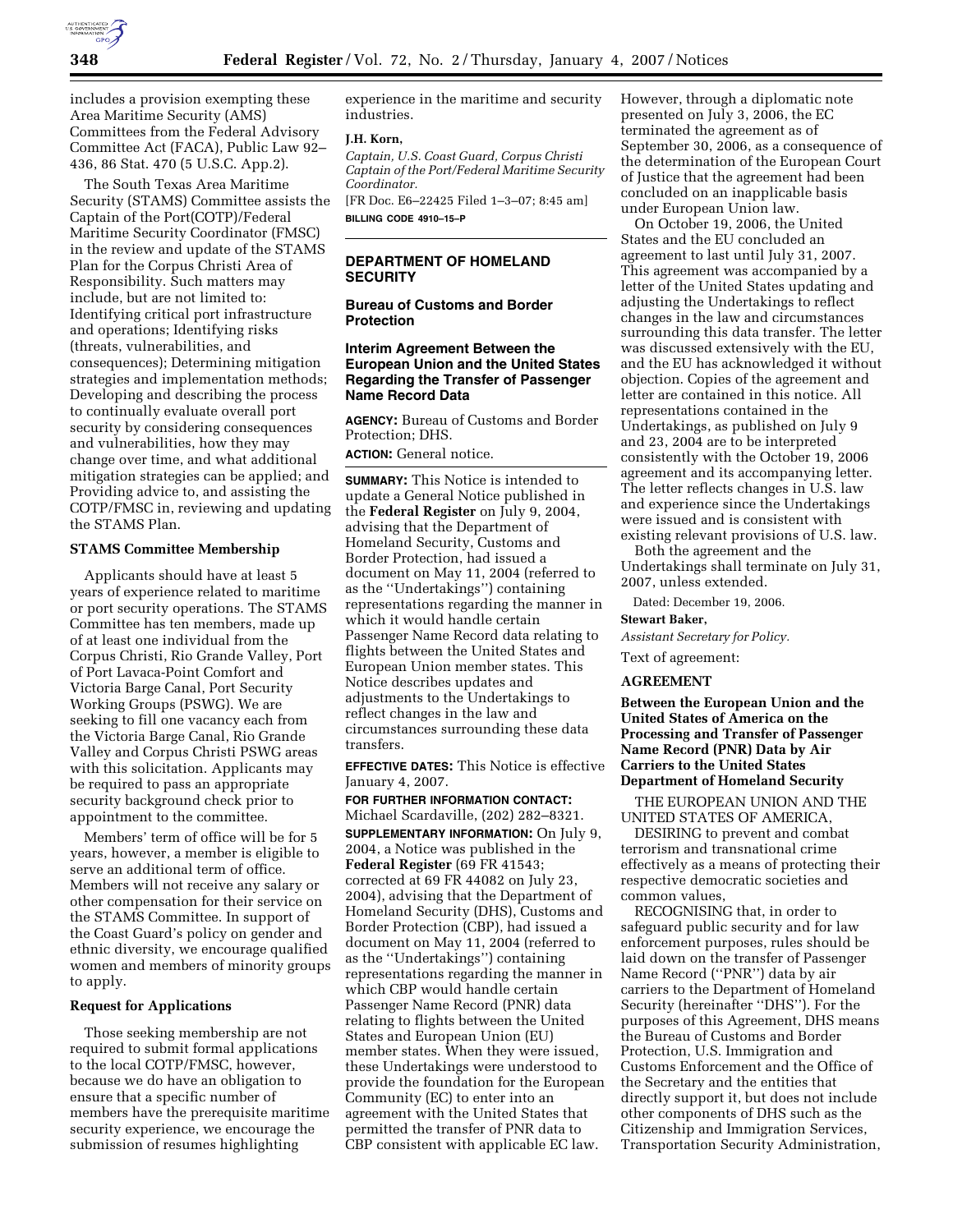United States Secret Service, the United States Coast Guard, and the Federal Emergency Management Agency,

RECOGNISING the importance of preventing and combating terrorism and related crimes, and other serious crimes that are transnational in nature, including organized crime, while respecting fundamental rights and freedoms, notably privacy,

HAVING REGARD to U.S. statutes and regulations requiring each air carrier operating passenger flights in foreign air transportation to or from the United States to provide DHS with electronic access to PNR data to the extent they are collected and contained in the air carrier's automated reservation/departure control systems (hereinafter ''reservation systems''),

HAVING REGARD to Article 6(2) of the Treaty on European Union on respect for fundamental rights, and in particular to the related right to the protection of personal data,

HAVING REGARD to relevant provisions of the Aviation Transportation Security Act of 2001, the Homeland Security Act of 2002, the Intelligence Reform and Terrorism Prevention Act of 2004 and Executive Order 13388 regarding cooperation between agencies of the United States government in combating terrorism,

HAVING REGARD to the Undertakings as published in the U.S. Federal Register<sup>1</sup> and implemented by DHS,

NOTING that the European Union should ensure that air carriers with reservation systems located within the European Union arrange for transmission of PNR data to DHS as soon as this is technically feasible but that, until then, the U.S. authorities should be allowed to access the data directly, in accordance with the provisions of this Agreement,

AFFIRMING that this Agreement does not constitute a precedent for any future discussions or negotiations between the United States and the European Union, or between either of the Parties and any State regarding the processing and transfer of PNR or any other form of data,

HAVING REGARD to the commitment of both sides to work together to reach an appropriate and mutually satisfactory solution, without delay, on the processing of Advance Passenger Information (API) data from the European Union to the United States,

NOTING that in reliance on this Agreement, the EU confirms that it will not hinder the transfer of PNR data between Canada and the United States

and that the same principle will be applied in any similar agreement on the processing and transfer of PNR data,

# **HAVE AGREED AS FOLLOWS**

(1) In reliance upon DHS's continued implementation of the aforementioned Undertakings as interpreted in the light of subsequent events, the European Union shall ensure that air carriers operating passenger flights in foreign air transportation to or from the United States of America process PNR data contained in their reservation systems as required by DHS.

(2) Accordingly, DHS will electronically access the PNR data from air carriers' reservation systems located within the territory of the Member States of the European Union until there is a satisfactory system in place allowing for transmission of such data by the air carriers.

(3) DHS shall process PNR data received and treat data subjects concerned by such processing in accordance with applicable U.S. laws and constitutional requirements, without unlawful discrimination, in particular on the basis of nationality and country of residence.

(4) The implementation of this Agreement shall be jointly and regularly reviewed.

(5) In the event that an airline passenger information system is implemented in the European Union or in one or more of its Member States that requires air carriers to provide authorities with access to PNR data for persons whose travel itinerary includes a flight to or from the European Union, DHS shall, in so far as practicable and strictly on the basis of reciprocity, actively promote the cooperation of airlines within its jurisdiction.

(6) For the purpose of applying this Agreement, DHS is deemed to ensure an adequate level of protection for PNR data transferred from the European Union concerning passenger flights in foreign air transportation to or from the United States.

(7) This Agreement shall enter into force on the first day of the month after the date on which the Parties have exchanged notifications indicating that they have completed their internal procedures for this purpose. This Agreement shall apply provisionally as of the date of signature. Either Party may terminate or suspend this Agreement at any time by notification through diplomatic channels. Termination shall take effect thirty (30) days from the date of notification thereof to the other Party. This Agreement shall expire upon the date of application of any superseding

agreement and in any event no later than 31 July 2007, unless extended by mutual written agreement.

This Agreement is not intended to derogate from or amend legislation of the United States of America or the European Union or its Member States. This Agreement does not create or confer any right or benefit on any other person or entity, private or public.

This Agreement shall be drawn up in duplicate in the English language. It shall also be drawn up in the Czech, Danish, Dutch, Estonian, Finnish, French, German, Greek, Hungarian, Italian, Latvian, Lithuanian, Maltese, Polish, Portuguese, Slovak, Slovenian, Spanish and Swedish languages, and the Parties shall approve these language versions. Once approved, the versions in these languages shall be equally authentic.

Done at Washington D.C. on 19 October 2006 and at Luxembourg on 16 October 2006.

For the United States of America

#### **Michael Chertoff,**

*Secretary, Department of Homeland Security.* 

For the European Union

## **Erkki Tuomioja,**

*Minister for Foreign Affairs, President of the Council of the European Union.* 

Text of U.S. letter:

#### *Via Electronic Delivery*

- ATTN: Director General Jonathan Faull, European Commission
- B–1049 Bruxelles, Belgium 22. ATTN: Ms. Irma Ertman, Presidency of the Council of the European Union
	- Ministry of Foreign Affairs, P.O Box 176, Laivastokatu, FIN–00161 Helsinki, Finland.

Dear Jonathan and Irma:

This letter is intended to set forth our understandings with regard to the interpretation of a number of provisions of the Passenger Name Record (PNR) Undertakings issued on May 11, 2004 by the Department of Homeland Security (DHS). For the purposes of this letter, DHS means the Bureau of Customs and Border Protection, U.S. Immigration and Customs Enforcement and the Office of the Secretary and the entities that directly support it, but does not include other components of DHS such as the Citizenship and Immigration Services, Transportation Security Administration, United States Secret Service, the United States Coast Guard, and the Federal Emergency Management Agency. We look forward to further reviewing these and other issues in the context of future discussions toward a comprehensive, reciprocal agreement based on common principles.

<sup>1</sup> Vol. 69, No 131, p. 41543.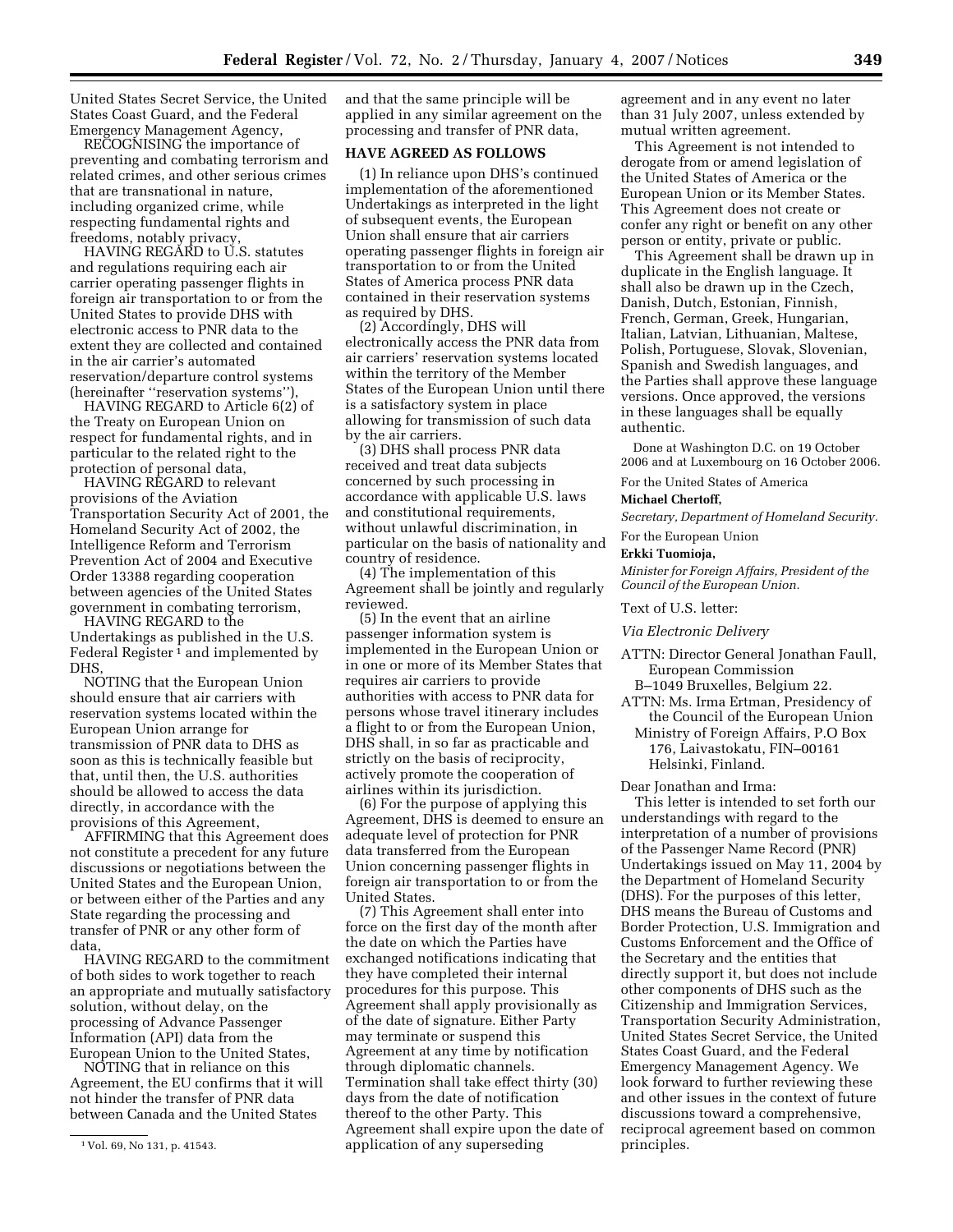## *Sharing and Disclosure of PNR*

The Intelligence Reform and Terrorism Prevention Act of 2004 required the President to establish an Information Sharing Environment ''that facilitates the sharing of terrorism information.'' Following this enactment, on October 25, 2005 the President issued Executive Order 13388, directing that DHS and other agencies ''promptly give access to  $* * *$  terrorism information to the head of each other agency that has counterterrorism functions'' and establishing a mechanism for implementing the Information Sharing Environment.

Pursuant to Paragraph 35 of the Undertakings (which states that ''No statement in these Undertakings shall impede the use or disclosure of PNR data in any criminal judicial proceedings or as otherwise required by law'' and allows DHS to ''advise the European Commission regarding the passage of any U.S. legislation which materially affects the statements made in these Undertakings''), the U.S. has now advised the EU that the implementation of the Information Sharing Environment required by the Act and the Executive Order described above may be impeded by certain provisions of the Undertakings that restrict information sharing among U.S. agencies, particularly all or portions of paragraphs 17, 28, 29, 30, 31, and 32.

In light of these developments and in accordance with what follows, the Undertakings should be interpreted and applied so as to not impede the sharing of PNR data by DHS with other authorities of the U.S. government responsible for preventing or combating of terrorism and related crimes as set forth in Paragraph 3 of the Undertakings.

DHS will therefore facilitate the disclosure (without providing unconditional direct electronic access) of PNR data to U.S. government authorities exercising a counterterrorism function that need PNR for the purpose of preventing or combating terrorism and related crimes in cases (including threats, flights, individuals, and routes of concern) that they are examining or investigating. DHS will ensure that such authorities respect comparable standards of data protection to that applicable to DHS, in particular in relation to purpose limitation, data retention, further disclosure, awareness and training, security standards and sanctions for abuse, and procedures for information, complaints and rectification. Prior to commencing facilitated disclosure, each receiving authority will confirm in writing to DHS that it respects those standards. DHS will inform the EU in writing of the implementation of such facilitated disclosure and respect for the applicable standards before the expiration of the Agreement.

#### *Early Access Period for PNR*

While Paragraph 14 limits the number of times PNR can be pulled, the provision puts no such restriction on the ''pushing'' of data to DHS. The push system is considered by the EU to be less intrusive from a data privacy perspective. The push system does not confer on airlines any discretion to decide when, how or what data to push, however. That decision is conferred on DHS by U.S. law. Therefore, it is understood that DHS will utilize a method of pushing the necessary PNR data that meets the agency's needs for effective risk assessment, taking into account the economic impact upon air carriers.

In determining when the initial push of data is to occur, DHS has discretion to obtain PNR more than 72 hours prior to the departure of a flight so long as action is essential to combat an offense enumerated in Paragraph 3. Additionally, while there are instances in which the U.S. government may have specific information regarding a particular threat, in most instances the available intelligence is less definitive and may require the casting of a broader net to try and uncover both the nature of the threat and the persons involved. Paragraph 14 is therefore understood to permit access to PNR outside of the 72 hour mark when there is an indication that early access is likely to assist in responding to a specific threat to a flight, set of flights, route, or other circumstances associated with offenses described in Paragraph 3 of the Undertakings. In exercising this discretion, DHS will act judiciously and with proportionality.

DHS will move as soon as practicable to a push system for the transfer of PNR data in accordance with the Undertakings and will carry out no later than the end of 2006 the necessary tests for at least one system currently in development if DHS's technical requirements are satisfied by the design to be tested. Without derogating from the Undertakings and in order to avoid prejudging the possible future needs of the system any filters employed in a push system, and the design of the system itself must permit any PNR data in the airline reservation or departure control systems to be pushed to DHS in exceptional circumstances where augmented disclosure is strictly necessary to address a threat to the vital

interests of the data subject or other persons.

### *Data Retention*

Several important uses for PNR data help to identify potential terrorists; even data that is more than 3.5 years old can be crucial in identifying links among terrorism suspects. The Agreement will have expired before Paragraph 15 of the Undertakings requires the destruction of any data, and questions of whether and when to destroy PNR data collected in accordance with the Undertakings will be addressed by the United States and the European Union as part of future discussions.

#### *The Joint Review*

Given the extensive joint analysis of the Undertakings conducted in September 2005 and the expiration of the agreement prior to the next Joint Review, the question of how and whether to conduct a joint review in 2007 will be addressed during the discussions regarding a future agreement.

#### *Data Elements*

The frequent flyer field may offer addresses, telephone numbers, e-mail addresses; all of these, as well as the frequent flyer number itself, may provide crucial evidence of links to terrorism. Similarly, information about the number of bags carried by a passenger may have value in a counterterrorism context. The Undertakings authorize DHS to add data elements to the 34 previously set forth in Attachment ''A'' of the Undertakings, if such data is necessary to fulfill the purposes set forth in paragraph 3.

With this letter the U.S. has consulted under Paragraph 7 with the EU in connection with item 11 of Attachment A regarding DHS's need to obtain the frequent flier number and any data element listed in Attachment A to the Undertakings wherever that element may be found.

## *Vital Interests of the Data Subject or Others*

Recognizing the potential importance of PNR data in the context of infectious disease and other risks to passengers, DHS reconfirms that access to such information is authorized by paragraph 34, which provides that the Undertakings must not impede the use of PNR for the protection of the vital interests of the data subject or of other persons or inhibit the direct availability of PNR to relevant authorities for the purposes set forth in Paragraph 3 of the Undertakings. ''Vital interests'' encompasses circumstances in which